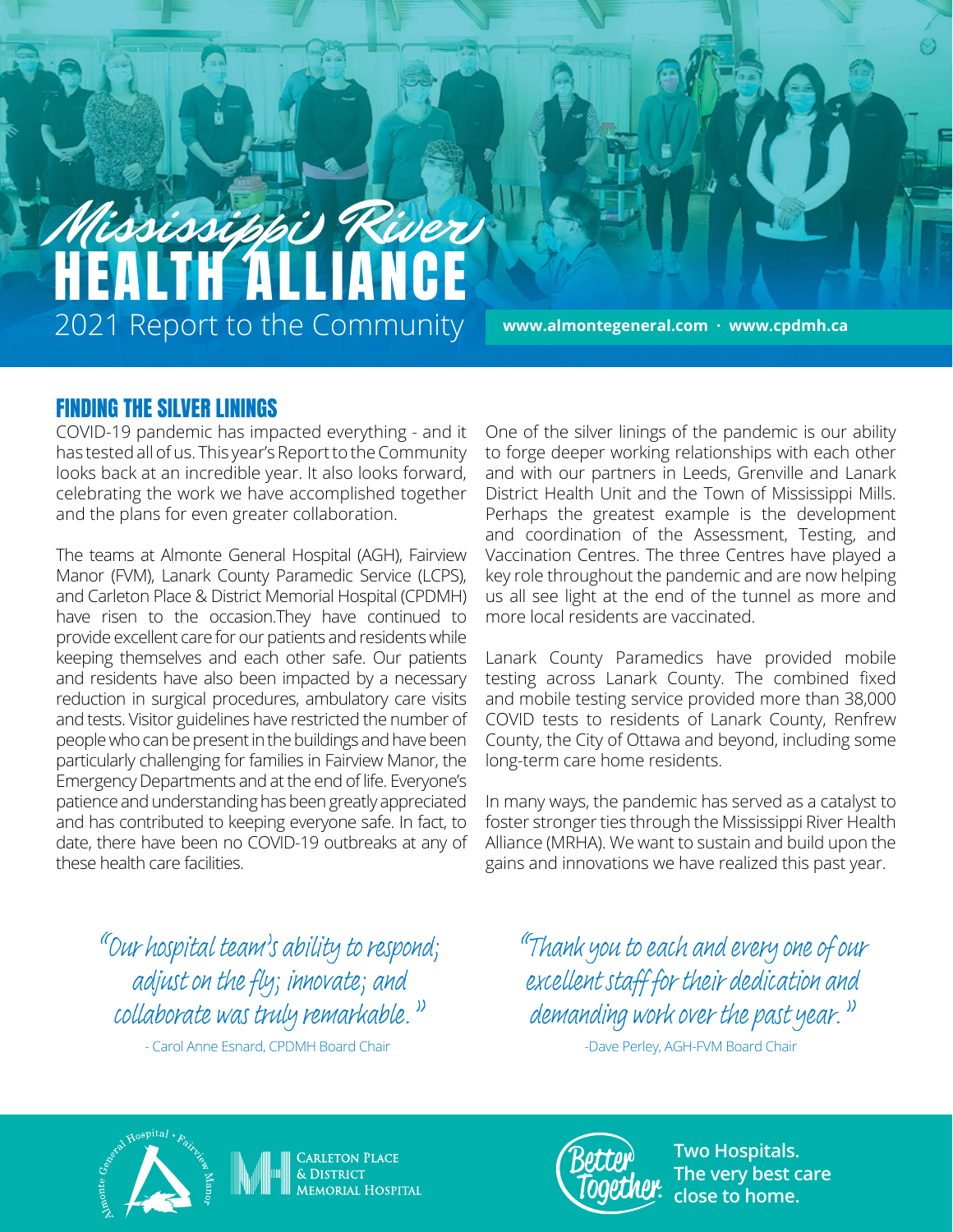

That's the vision of the Mississippi River Health Alliance. It brings Almonte General Hospital (AGH) and Carleton Place & District Memorial Hospital (CPDMH) together to improve each patient's overall health care experience. The goal is a strong, coordinated system of care. And it's working.

There are so many opportunities to share best practices and learn from one another. The result will be a more consistent experience for patients and residents. Strategic Plans are now aligned and select services have been integrated to provide greater efficiencies and innovations in the delivery of care.

Most recently, an Integrated Clinical Services Plan has been approved by both Boards. This Plan sets out a vision for clinical services at both hospitals, with the ultimate goal to deliver excellent health care and services to our communities close to home.

Building on the existing strengths of the organizations, the Clinical Services Plan maintains core services of Emergency Department, Medical/Surgical Unit, Diagnostic Imaging Department and Operating Room in each hospital. Each organization already has areas

of specialization, which serve our shared catchment area. These will be maintained and will grow as our population and the needs of our population grow. At AGH, these include the Obstetrics and Complex Continuing Care units as well as Urology and Gynaecology surgery. At CPDMH, they include the Ambulatory Care and Telemedicine programs, along with Orthopaedic and ENT surgery. The data shows a growing need for General Surgery which can be enhanced in both hospitals.

Over the coming months, the Clinical Services Plan will be introduced. Work will also begin on an information technology study to ensure that our shared goals are supported by our IT system.

In the coming year, the two Boards will also continue to explore ways to collaboratively govern and oversee the two hospitals as a coordinated system of health services. As always, the focus will be on patient and resident-centred care and improved access to care for our local communities.

By working together, we can only strengthen the partnership and the services offered close to home. The Mississippi River Health Alliance is creating a stronger voice for local health care.

## CARING Snapshots 2020-2021

|  |  |  |  | <b>ALMONTE GENERAL HOSPITAL</b> |  |
|--|--|--|--|---------------------------------|--|
|  |  |  |  |                                 |  |

| 1,133   |
|---------|
| 320     |
| 14,638  |
| 10,442  |
| 23,839* |
| 794     |
| 7,830   |
| 3,215   |
|         |
|         |

### FAIRVIEW MANOR

| Resident Days (including respite care)                 | 37,425 |  |  |  |  |  |  |
|--------------------------------------------------------|--------|--|--|--|--|--|--|
| <b>LANARK COUNTY PARAMEDIC SERVICES</b>                |        |  |  |  |  |  |  |
| <b>Calls Answered</b>                                  | 24,280 |  |  |  |  |  |  |
| <b>CARLETON PLACE &amp; DISTRICT MEMORIAL HOSPITAL</b> |        |  |  |  |  |  |  |
| Admissions                                             | 471    |  |  |  |  |  |  |
| <b>Inpatient Days</b>                                  | 4,223  |  |  |  |  |  |  |
| <b>Emergency Visits</b>                                | 12,673 |  |  |  |  |  |  |
| <b>Ambulatory Care Visits</b>                          | 8,262  |  |  |  |  |  |  |
| <b>Surgical Procedures</b>                             | 1,056  |  |  |  |  |  |  |
| Diagnostic Imaging Exams                               | 12,470 |  |  |  |  |  |  |
| Physiotherapy & Dietitian Visits                       | 2,671  |  |  |  |  |  |  |

**For audited financial statements, please visit www.almontegeneral.com and www.cpdmh.ca**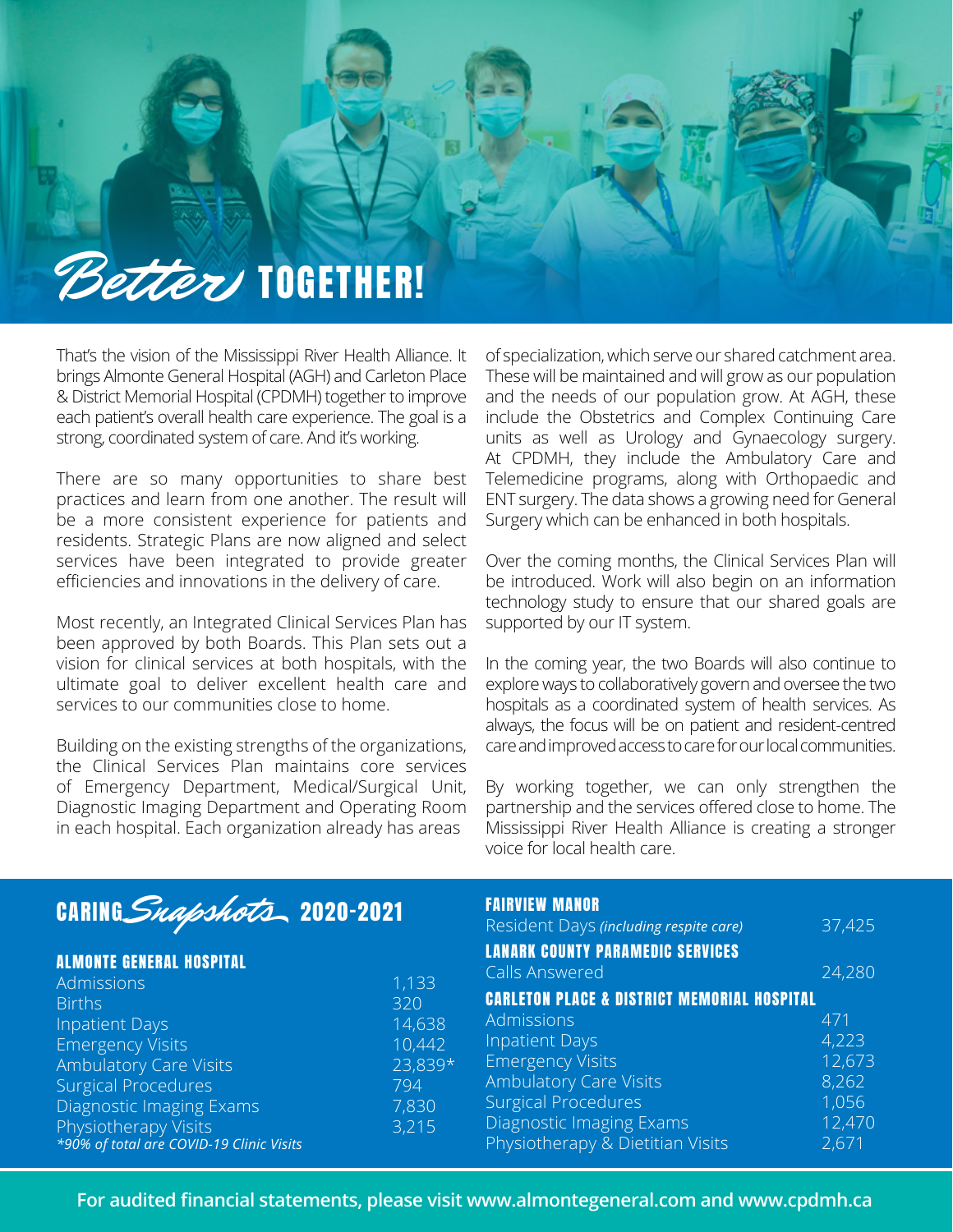

Every aspect of health care was affected by the pandemic, with fewer Emergency Department and Ambulatory Care visits, inpatient stays, and diagnostic tests. Despite this, our health care teams were able to look beyond COVID-19, improving and enhancing services. Here are a few examples:

- *• Planning for the new Emergency Department at CPDMH continues as we advance through the five-stage Ministry planning process. The pandemic has offered new insights that have now been incorporated into the planning.*
- *• At AGH, we are working closely with the Ministry's Capital Branch to fulfill planning requirements for a new CT Scanner.*
- *• Collaboration between AGH and CPDMH has identified countless opportunities to introduce improvements, including 21 new common processes. Our medical leaders are also working more closely together, with positive results.*
- *• Clinical services have been enhanced by the arrival of several new physicians including Family Physicians and specialists in Rheumatology, Neurology, and Internal Medicine. AGH's Obstetrical program has a new Lactation Consultant and is enhancing online resources for new families.*
- *• Resident safety remains a priority at Fairview Manor. Our home was one of 20 long-term care homes across Ontario to participate in a review of the online selfassessment tool used to support medication safety.*
- *• A welcome funding announcement for community paramedics will allow the LCPS to support seniors in their homes across Lanark County for the next three years. Historically, community paramedicine has been funded only in the southern portion of Lanark County. Bringing it to the Carleton Place area is a definite win.*
- *• We are mindful of our role as partners in a larger system of hospitals across the Champlain region. We have welcomed patients from other communities to make space in the hospitals we rely on to care for seriously ill members of our community, including COVID patients. We have shared extra capacity in our operating rooms to deal with surgical backlogs.*
- *• We were very pleased to join the new Lanark, Leeds and Grenville Ontario Health Team earlier this year. Goals for the first year include connecting patients to primary care and connecting patients with mental illness to the right resources.*

### COMMUNITY Volunteers

Each hospital's volunteer Board of Directors includes diverse skills, experience and community knowledge. The two Boards provide governance oversight and are leading the Mississippi River Health Alliance's evolution. We are grateful to these community volunteers who served on the 2020-2021 Boards.

#### **Almonte General Hospital/Fairview Manor Elected Directors**

Dave Perley, Chair Faith Bird, Vice Chair Lyman Gardiner Louise Heslop Randy Larkin

Michael Leonard Bonnie Lowry Bagshaw Susan Muston Michel Vermette Bruce Young

### **Ex-Officio Directors (non-voting)**

Jason Hann, *Integrated Vice President, Patient/Resident Care & Chief Nursing Executive* Dr. Graeme McKillop, *Chief of Staff* Dr. Ursula McGarry, *President, Medical Staff Association* Mary Wilson Trider, *President and CEO/Board Secretary*

### **Carleton Place & District Memorial Hospital Elected Directors**

Carol Ann Esnard, Chair Richard Chmiel, Vice Chair Atul Bhatt Terry Cairns Rob Clayton Russ Cooper

John Fournier Toni Moffa Rob Probert Greg Smith Chelsea Snyder Peter Staniforth

### **Ex-Officio Directors (non-voting)**

Jason Hann, *Integrated Vice President, Patient/Resident Care & Chief Nursing Executive* Kimberley Harbord, *Integrated Vice President, Finance and Chief Financial Officer* Dr. Jamie Fullerton, *Chief of Staff* Dr. Maria Basin-Millar, P*resident, Medical Staff Association* 

Mary Wilson Trider, *President and CEO/Board Secretary*



**For audited financial statements, please visit www.almontegeneral.com and www.cpdmh.ca**